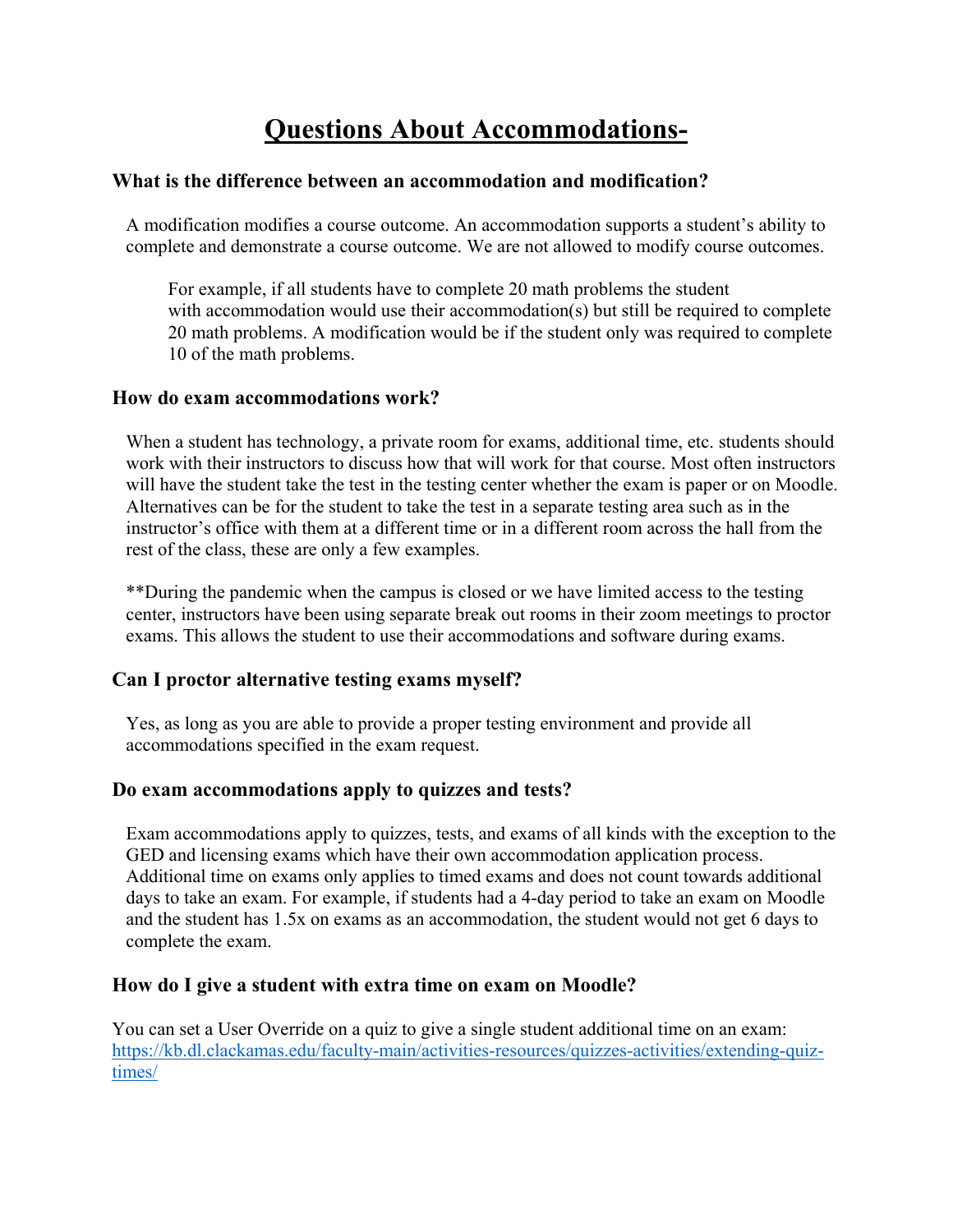You can find these instructions and other methods to accommodate folks on any page in Moodle from the red bar at the top of the page under the **Faculty** Menu > **Moodle Basics** > [Grant](https://kb.dl.clackamas.edu/category/faculty-main/disability-accomodations/)  [Accommodations and/or](https://kb.dl.clackamas.edu/category/faculty-main/disability-accomodations/) **Extensions** 

#### **How does a memory prompt accommodation work?**

A memory prompt accommodation allows for a student to use notes, ques, or notecards on exams. Please contact the DRC for the memory prompt guidelines hand out. Instructors and students should discuss parameters for the memory prompt to determine what material can be used, in what format, and to approve the content on the prompt.

## **How does flexibility on attendance for in class, during exams, and/or on homework work?**

The student will be contacting the faculty member with an email that the DRC has suggested that they use to clarify the parameters of this accommodation. If the student does not contact you this means they wish to not use this accommodation. If they do contact you, and you have questions about this accommodation impacting your courses learning outcomes please contact the DRC. Always remember accommodations are never retroactive.

## **A student has accommodations for my class notes and power points, what does this mean?**

This accommodation required instructors to provide any notes and PowerPoints used in lectures to the student before class. Not all instructors use notes or a PowerPoint and therefore would not provide them.

### **What does alternative format mean? What are faculty responsible for providing?**

Alternative format/e-text is the name of an accommodation that we provide students who need a different form of textbook or class material. It can be e-text, audio books, braille books, large print, etc. The DRC assigns this accommodation and provides the alternative format to the student upon request. Due to copy right law, we are only able to provide an alternative format for course material that is required; recommended textbooks do not qualify for this reason. Faculty are responsible for providing the DRC with course material that needs to be made accessible or give us access to the Moodle course.

## **I don't allow computers or phones during class time, why are computer use or assistive technology done as an accommodation?**

Technology has come a long way in assisting in providing equal access to persons with disabilities. Use of a computer or a smart phone in class can remove a barrier for a student who may be deaf or hard of hearing and using CART services, for notetaking, or even for a student with a reading disability to use reader software such as the Seeing AI app on their phones. Having these assistive technology tools allows the student to be independent and keep